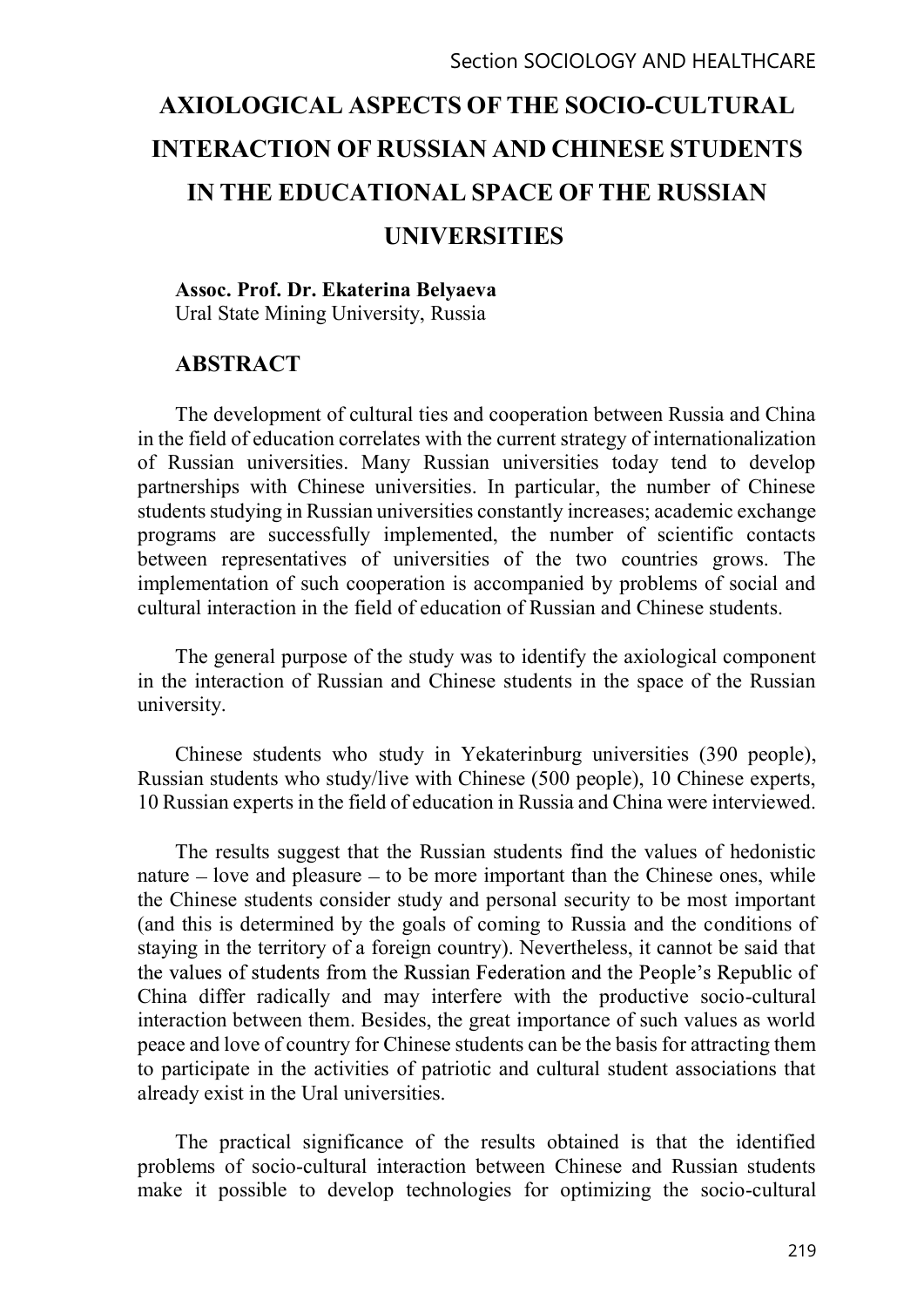## NORDSCI Conference

interaction of foreign students in Russian universities, which is especially important in the initial stages of their education in Russia. Among the recommendations for optimizing the process of entering Chinese students into Russian universities (in addition to Russian language classes) are joint Russian-Chinese leisure and holiday events, joint social student associations (volunteering, tourism, music, etc.), excursion programs aimed at acquaintance with the culture of the host country, the joint interaction of Russian and Chinese students in social networks and messenger apps.

Keywords: values, orientations, sociocultural interaction, adaptation, communication

# INTRODUCTION

The development of cultural ties and cooperation between Russia and China in the field of education correlates with the current strategy of internationalization of Russian universities. Many Russian universities today tend to develop partnerships with Chinese universities. In particular, the number of Chinese students studying in Russian universities constantly increases; academic exchange programs are successfully implemented, the number of scientific contacts between representatives of universities of the two countries grows. The implementation of such cooperation is accompanied by problems of social and cultural interaction in the field of education of Russian and Chinese students. In the works of Russian and foreign researchers, a large number of problematic areas of interaction between Russian and Chinese students (adaptation, communication barriers, inconsistency of the educational systems of the two countries, etc.) are considered. The study examines the axiological features of Russian and Chinese students, which are the basis for building a socio-cultural dialogue.

Many Russian and foreign studies of a social and humanitarian character are devoted to the study of the problem of Russia–China interaction. Feng Yujun considers the socio-cultural interaction of the two countries through the specifics of different political regimes in different time periods [1]. Qin Ming formulates peculiarities of social and cultural exchange between China and Russia: the constant expansion of the sphere of humanitarian cooperation, as well as the dominance of the state model in determining the specifics of social and cultural exchanges [2]. In their researches, Jiang Weixing [3] and Hofstede [4] focus on the civilizational similarity of the Russians and the Chinese based on the dominance of collective values of both nations.

Russian sinologists Malyavin [5] and Maslov examine various aspects of the interaction between Russia and China, highlighting ideological, religious and value components. The works by Varlamov, Kalita, Vinichuk, Popkova, Raspertova are devoted to the problems of inculturation and worldview contradictions [6], [7], [8], [9]. Adaptation and socialization is considered as the main problem in the interaction between the Russians and the Chinese in the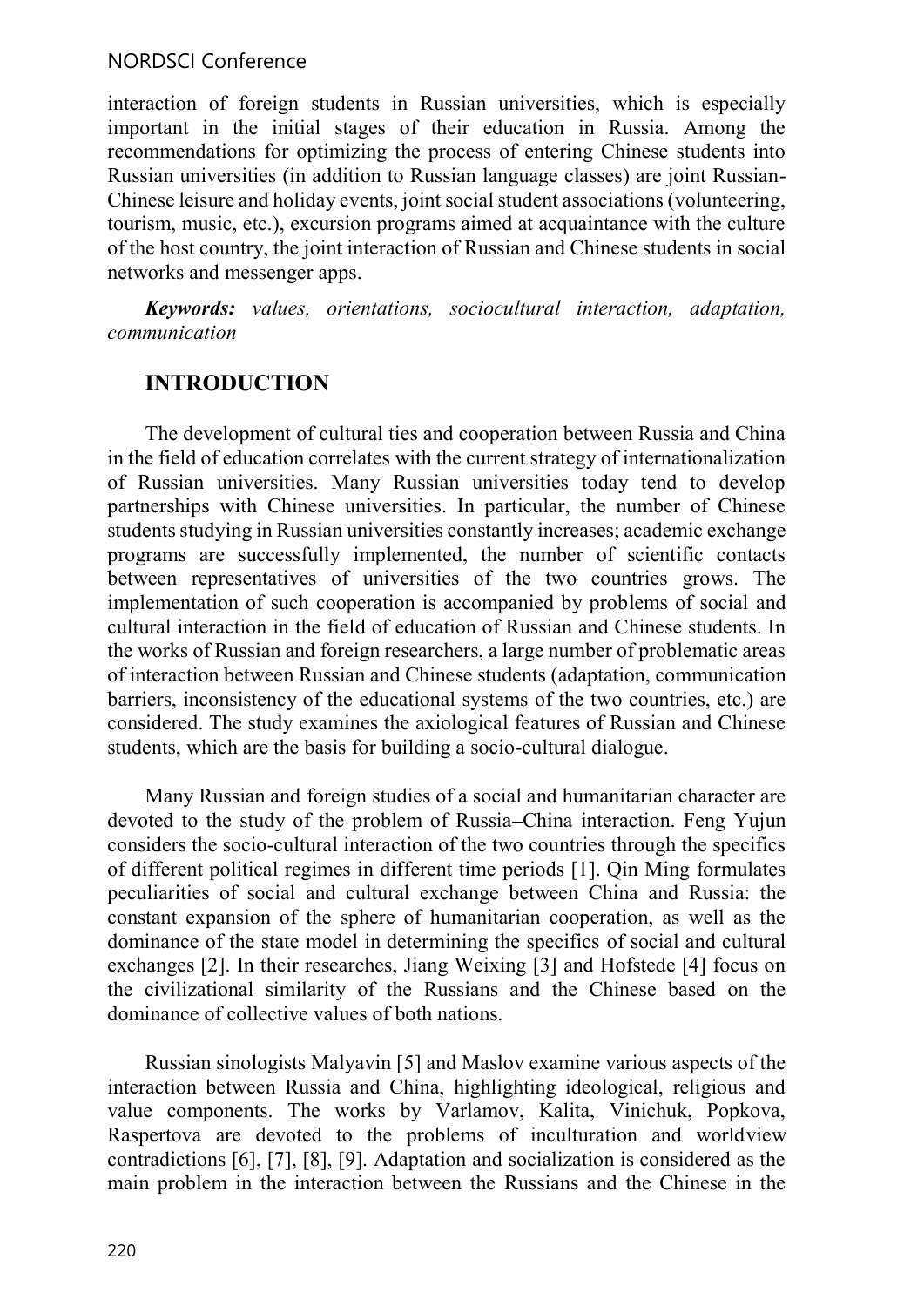works by Grebennikova, Danilenko, I. Ts. Li, Suy, Dementieva, Kravtsov, Larin, Modnova, Ukhova, Nikitenko, Savchenko, Sukhova [10], [11], [12], [13], [14], [15].

## SOCIO-CULTURAL INTERACTION

One of the key reasons for the problems in the socio-cultural interaction of Chinese and Russian students is the discrepancy between the values of native and host cultures.

Chinese students as carriers of their culture have a strict system of norms and moral values, the leading ones being family, submission to parents, respect for elders, the dominance of the needs of other people over one's own needs, modesty in presenting their achievements, and conformity. According to Varlamova, Rykova, Kirisheva, the traditional characteristics of China include: collectivism, patriotism, patience, respect for elders, excessive pragmatism, the desire to preserve the "face" (the tendency to show socially approved emotions in a conflict situation), perseverance manifested in the actualization of the strategy of "soft" power", perseverance, endurance, calm, discipline, a sense of national dignity, positive ethnic identity, high self-esteem [6]. However, in our opinion, all these characteristics are continuously changing under the process of globalization and the influence of Western culture, which sets new standards of behaviour and dictates new values that cannot but affect the value orientations and behavioural characteristics of representatives of the Chinese youth.

Unlike the culture of China, the Russian society combines various traditions, cultural norms, and values due to the multiethnic composition of the population of Russia. Modern Russian society is characterized by the domination of individualistic values, in particular, the rigid hierarchical structure of the family and the family identity of the individual are not common. In the Russian culture, being more individualistic than the Chinese one, it is not common to perceive the interests of others above one's own; in the Chinese mentality, avoiding conflict and preserving harmony in interpersonal relations are obligatory, in Russian culture, it is common to express one's thoughts directly, which may seem a manifestation of insufficient politeness when interacting with foreigners [7].

In the study, the values of Russian and Chinese students of universities in Yekaterinburg were studied, which made it possible to analyze the similarities and differences between them. The terminal values of students from the Russian Federation and the People's Republic of China have both common and different features. The leading position among the values of both groups of students belongs to both social and individualistic values of friendship, personal security, freedom, and family. The final position in the hierarchy of values in both groups belongs to social status, pleasure and religion/faith. Thus, the values of young people from Russia and China are in many ways similar because of their age and common interests.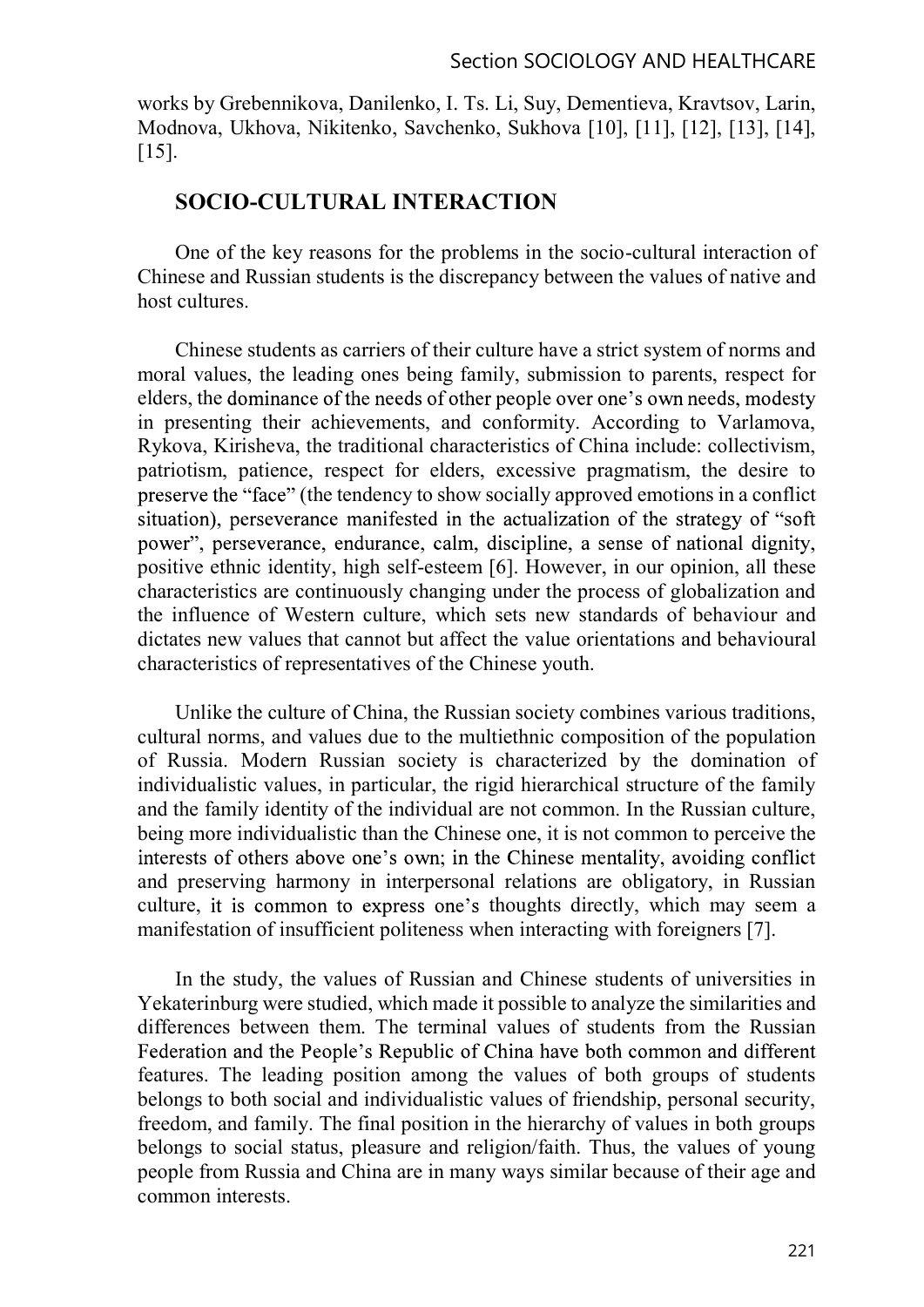However, it is possible to distinguish at least two significant differences:

1. The Russian students rank the personal security the fourth, whole the Chinese students rank it the first.

2. Love was ranked third by the Russian students, while only tenth by the Chinese ones. (It should be noted here that in the Chinese tradition does not conisder "love" as an obligatory condition of the family and close relationships between people).

3. The Chinese students rank studies the fifth, while the Russian ones rank it the seventh.

The results suggest that the Russian students find the values of hedonistic nature  $-$  love and pleasure  $-$  to be more important than the Chinese ones, while the Chinese students consider study and personal security to be most important (and this is determined by the goals of coming to Russia and the conditions of staying in the territory of a foreign country). Nevertheless, it cannot be said that the values of students from the Russian Federation and the People's Republic of China differ radically and may interfere with the productive socio-cultural interaction between them. On the contrary, the significance of such values as personal security, friendship, and family for both groups of students can be the basis for developing various associations related to these common points. Besides, the great importance of such values as world peace and love of country for Chinese students can be the basis for attracting them to participate in the activities of patriotic and cultural student associations that already exist in the Ural universities.

Analysis of the research results shows that at the initial stage of education, the Chinese students are characterized by an average level of information and an analytical component of social and cultural interaction  $(M = 27.6)$ , reflecting knowledge about the culture of their nation and other cultures; motivational and evaluative component ( $M = 27.9$ ), reflecting the degree of tolerance towards people of a different culture, and social and communicative component ( $M =$ 25.3), reflecting the skills of intercultural communication. A low level was revealed in relation to the creative activity component, reflecting the desire for joint socially significant and leisure activities and communication with representatives of other cultures  $(M = 24.1)$ , which shows the insufficient experience of joint activities and leisure of Chinese and Russian students at the initial stages of education in Russian universities.

At the stage of graduation in Yekaterinburg universities, a different picture was revealed that demonstrates the process of enculturation of Chinese students in the process of learning in the sociocultural conditions of Russian universities. Chinese students of the 4th course, in contrast to the students of the 1-2 years of study have statistically significant high indicators of the components of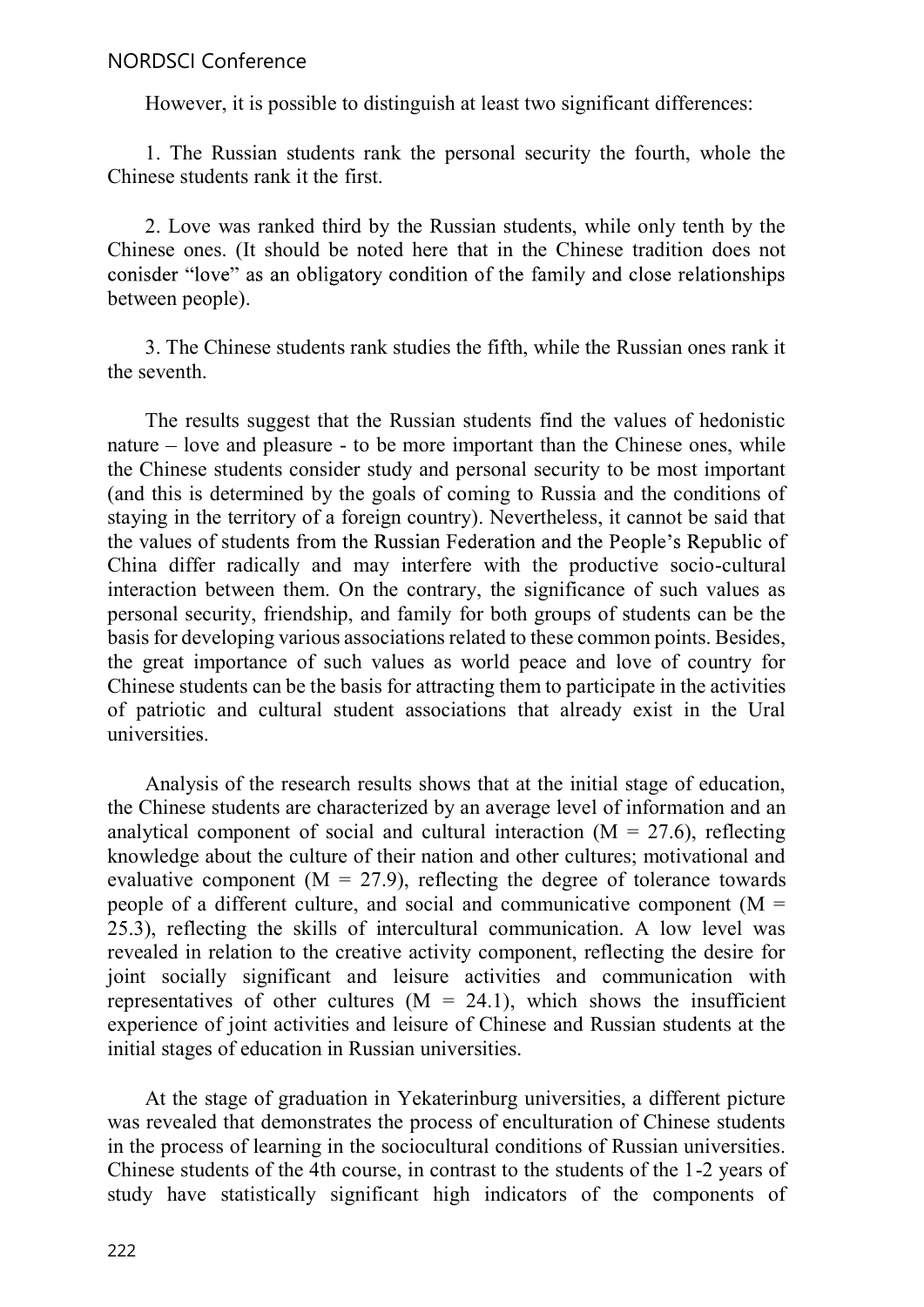#### Section SOCIOLOGY AND HEALTHCARE

sociocultural interaction within the average level of development according to statistical analysis conducted using the Student's t-criterion: information and analytical component  $M = 31.9$ ;  $t = 4.1$ ,  $p \le 0.01$ ; motivation and evaluation component M =  $32.2$ ; t =  $4.8$ , p < 0.01; socio-communicative component M =  $31.7$ ;  $t = 59$ , p < 0.01; creative activity component M = 32.4;  $t = 7.7$ , p < 0.01.

In the group of 4th-year Chinese students, every second student showed high knowledge of their culture and the culture of other nations, can highlight the similarities and differences of their own and other cultures, strives for joint educational and leisure activities with Russian students; 55% of Chinese students showed high tolerance in relations with Russian students;  $40\%$  – high communicative and linguistic abilities in intercultural dialogue, in which they pay attention to personal qualities, and not to the national identity of the interlocutor.

Students with an absolutely low level of sociocultural interaction at the stage of graduation at the university were not identified. Thus, at the statistically significant level, Chinese students at the stage of university graduation, unlike those of the  $1st - 2nd$  years of study, are characterized by high tolerance, high awareness of the similarities and differences of different cultures, proficiency in communicative and linguistic skills and skills in social and cultural interaction in Russian universities.

## RESULTS AND DISCUSSION

Socio-cultural differences in the cultural environment of the host society make it difficult for Chinese students to interact, taking into account how much they are fluent in information about the new cultural environment, how well they understand the foreign (Russian) language, behave adequately in situations of communication and interaction with representatives of the new culture. A comparative analysis of the cultural characteristics of Russia and China makes it possible to identify the difficulties that Chinese students may experience in the process of social and cultural interaction in the new cultural environment of Russian universities: lack of knowledge of the social normative-ethical attitudes of the new social and cultural environment; discrepancy in some cultural values; problems of understanding and ambiguous decoding of the Russian speech. In the field of educational interaction, they face differences in the methods of training in higher education institutions of Russia and China; lack of awareness of the requirements of the Russian universities [6].

Most of the Russian students interviewed believe that Chinese students are not familiar with the history, cultural traditions of Russia, the style of behaviour of speakers of Russian culture, as well as with the proverbs and sayings of the Russian language. In the absence of basic language training, Chinese students have difficulty in communicating with Russian students and teachers, and this causes their social isolation. The main reason for this is the lack of everyday interpersonal communication, the inability to decipher information encoded in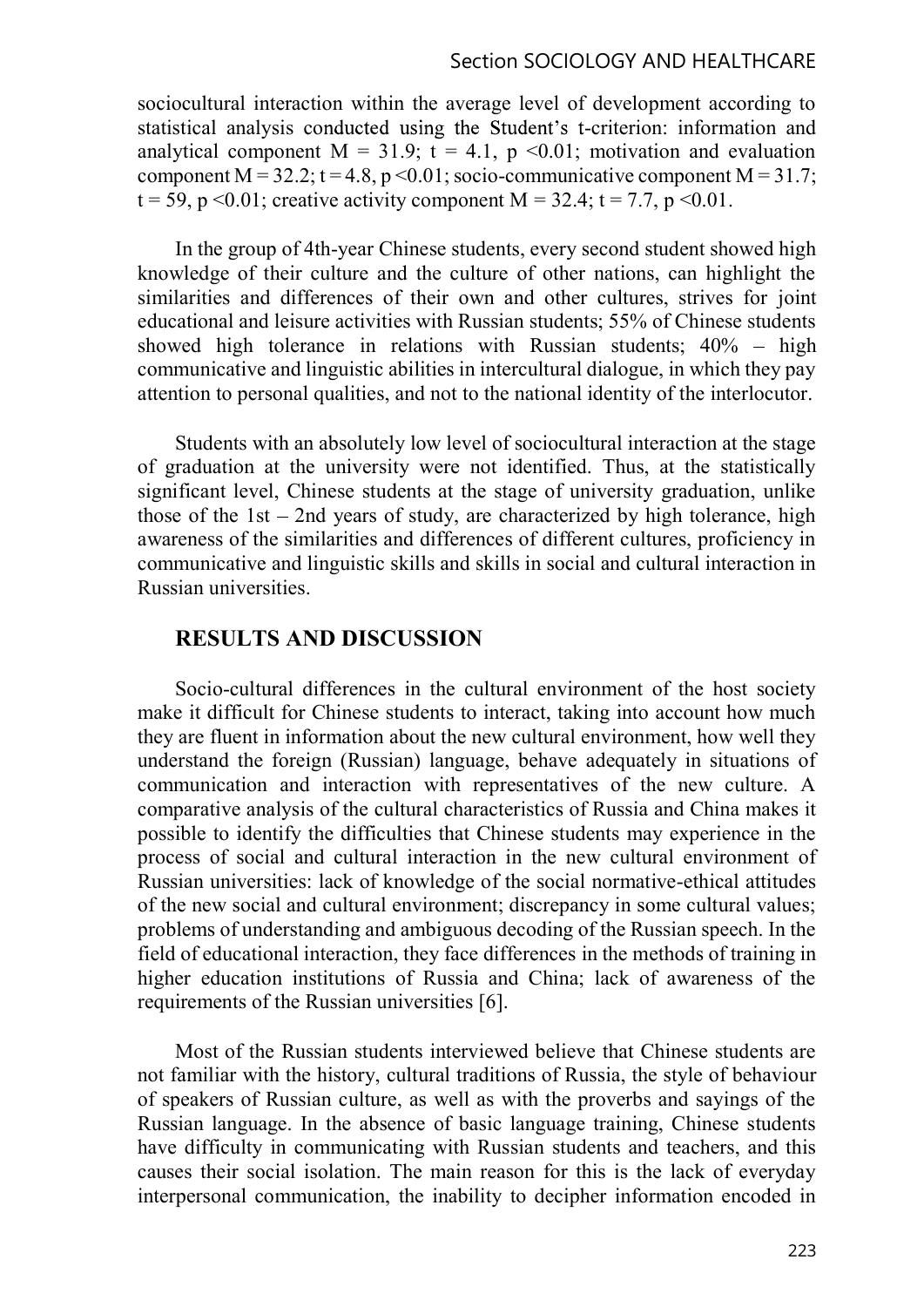## NORDSCI Conference

non-verbal communication signals, the difference in value orientations with Russian students. According to the Russian students who study together with Chinese students, at the end of their studies, two-thirds of Chinese students do not reach the level of mastering Russian culture and language necessary for the development of a bicultural personality (Grebennikova 2010).

A comparative analysis conducted in the study showed that the problems of interaction between Russian and Chinese students manifest themselves in the context of the adaptation of foreign students to new sociocultural and organizational conditions of the universities of the host society, during which students enter the new culture, gradually mastering its norms, values patterns of behaviour and other cultural elements.

The adaptation of foreign students at the university includes the universal stages inherent in any intercultural interaction: the experience of autonomy, assimilation and integration, each of which reflects the degree of awareness and assimilation of the socio-cultural values of the new community, allowing it to conform to the parameters of a different socio-cultural environment [6].

The socio-cultural interaction of students is determined, on the one hand, by cultural interaction, on the other, by a set of socio-psychological factors of interaction: the intensity of interaction, the number of representatives of the group of foreign students, official university policies and many others. In practice, according to Kravtsov, there are "various types of interrelationships between groups of students and the mutual influence of the cultures which they represent. Some groups of foreign students completely lose their cultural uniqueness, others, on the contrary, retain their cultural identity and even spread their own cultural patterns among the representatives of the dominant culture of the university in which they study" [13].

The fundamental factors of social and cultural interaction of foreign students in Russian universities, according to Sukhova, are communication skills, including communication in a foreign language, the willingness to be flexible to the requirements of the host society, the desire to preserve their own cultural identity [15]. Each participant of the intercultural interaction has his/her own unique social attitudes, value orientations, aesthetic feelings, communicative manifestations associated with ethnic and national identity, as well as his/her own perception of the other side of the interaction. Besides, representatives of the Chinese side have their own stereotyped ideas about the Russian youth. Moreover, these stereotypes on both sides of the interaction may not always have a positive character, objectively reflect reality, which may complicate the establishment of contacts and effective interaction between representatives of two cultures. Thus, the study of differences in social stereotypes, perceptions and value orientations of Russian and Chinese students makes it possible to identify problems in social and cultural interaction.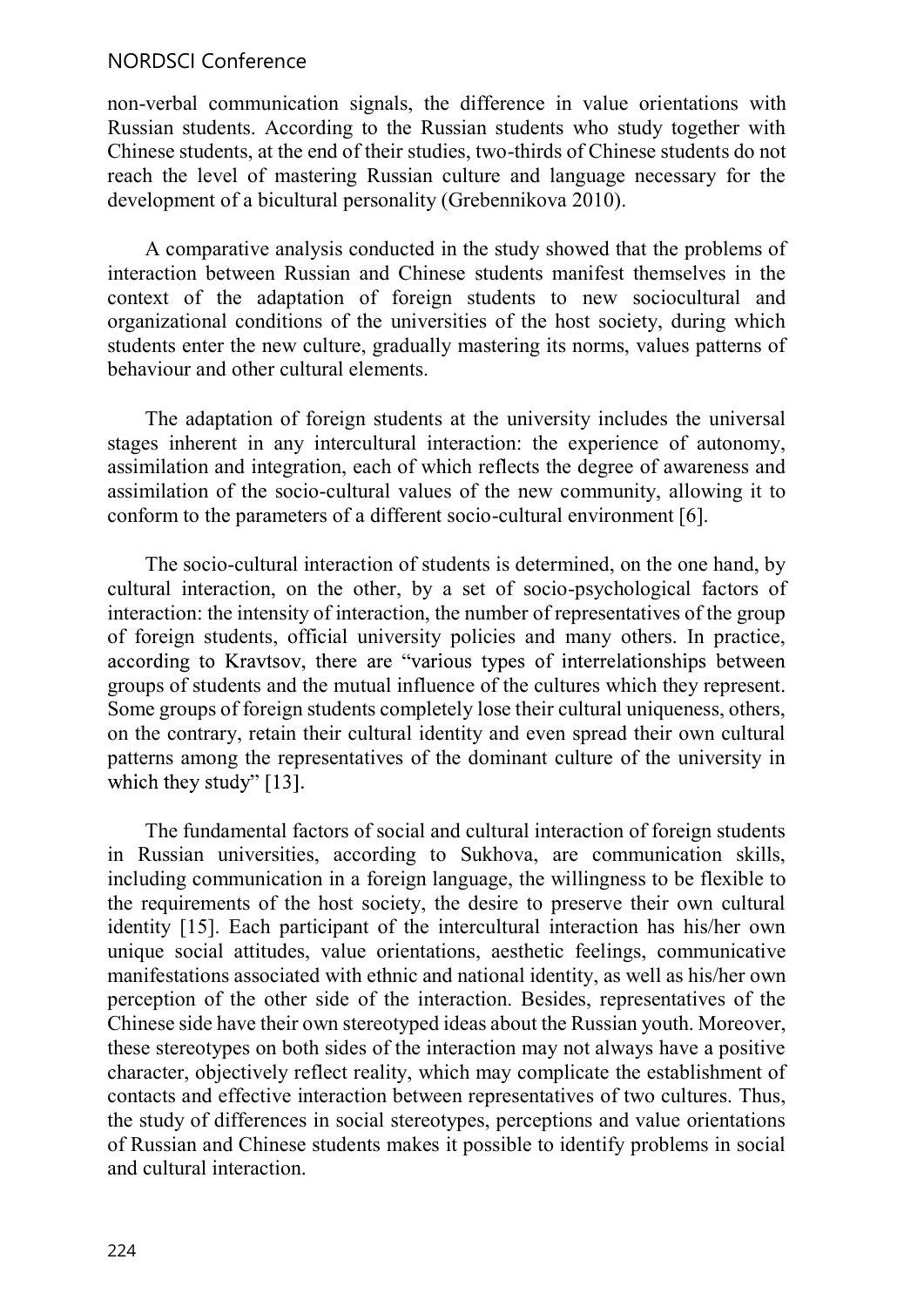# **CONCLUSION**

The practical significance of the results obtained is that the identified problems of socio-cultural interaction between Chinese and Russian students make it possible to develop technologies for optimizing the socio-cultural interaction of foreign students in Russian universities, which is especially important in the initial stages of their education in Russia. Among the recommendations for optimizing the process of entering Chinese students into Russian universities (in addition to Russian language classes) are joint Russian-Chinese leisure and holiday events, joint social student associations (volunteering, tourism, music, etc.), excursion programs aimed at acquaintance with the culture of the host country, the joint interaction of Russian and Chinese students in social networks and messenger apps.

### **REFERENCES**

[1] M. Oin, "Research on Chinese-Russian cultural diplomacy in the framework of strategic partnership". Thesis – Institute of Northeast Asia, 2014.

[2] W. Jiang, "Foreign policy under President D. Medvedev and its influence on Sino-Russian relations". Thesis – Hebei Pedagogical University, 2014.

[3] G. Hofstede, Culture's Consequences. Sage Publications, London and Beverly Hills, 1980.

[4] V. V. Malyavin, "China managed. Good old management" [online] Dispon?vel em, 2019, Available from: <https://econ.wikireading.ru>.

[5] N.V. Varlamova, "Peculiarities of mentality of Chinese students". Omsk Scientific Bulletin, no. 1, pp. 31-34, 2012.

[6] V.V. Kalita and N.V. Vinichuk, "The Image of "Typical Russian" in the Representation of Chinese and Russian Students". Humanitarian Studies in Eastern Siberia and the Far East, no 1, pp. 37-41, 2014.

[7] E. B. Popkova, "Inculturation of foreign students in the Russian high school: institutional conditions and the main stages: on an example of SRSTU (NPI)". Thesis (PhD in Sociology). - Rostov-on-Don, 2013.

[8] S. Y. Raspertova, "Modern cultural strategies of the People's Republic of China in the practice of international interaction". Thesis (PhD in Philosophy). Moscow, 2011.

[9] I.A. Grebennikova, "Pedagogical support of adaptation of foreign students in a Russian university: on the example of Chinese students". Thesis (PhD in Pedagogical Science) - Birobidzhan, 2010.

[10] O.I. Danilenko, T. Li, I. Xu, "Adaptation of Chinese students at different stages of study at universities in Russia and China" in V.V. Kalita (ed.) Psychological Aspects of Intercultural Adaptation. Vladivostok / Dal'nauka, pp. 90-110, 2015.